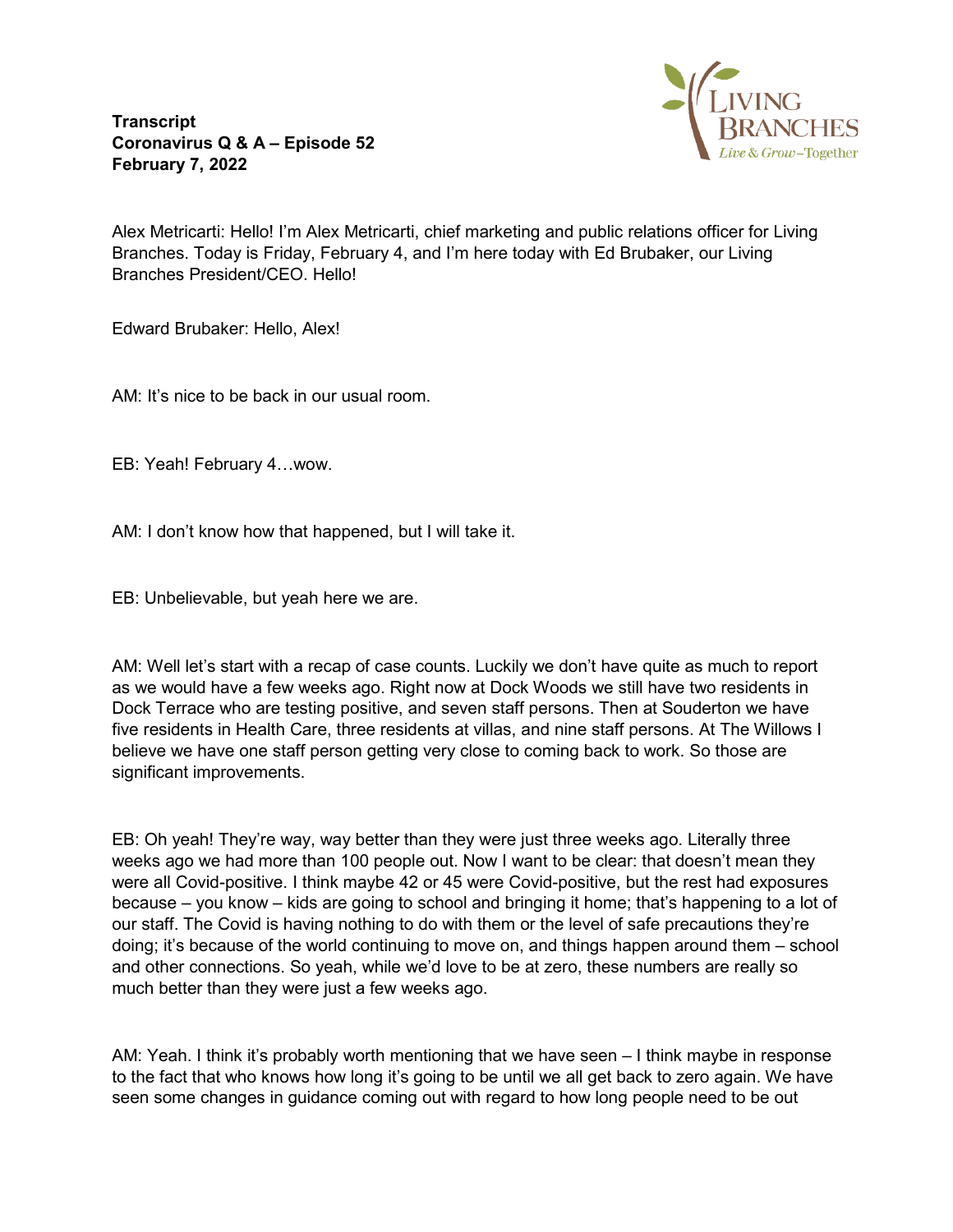before they can return to work or to daily activities, what we need to do for quarantine, etc. Some of that is having a real positive impact on quality of life for staff and for residents.

EB: That's right. The reality is, I don't know that we'll ever be at zero. You know the challenge about this is that the flu, for instance, pneumonia, tend to be seasonal diseases. That's not say people can't get that outside of the winter, but it tends to be winter. That has typically not been the case; it may drop in the summer or other times, but it can happen all year round. So we really don't know what's going to happen in the long-term with the trajectory of the disease. I know that reading about China having a zero tolerance policy – that may or may not even be possible to do, and we'll have to find ways to live with it. But the flipside is, right now, whenever we get a case in Health Care, people who don't work in this industry really – in my opinion – have no idea. I mean we have to put up zip walls; people have to put on PPE to go into the room; we have to, you know, put meals on paper so that the plates can be disposed of. There is so, so much more work particularly in Health Care, but in Personal Care, too. It's just a little different in Health Care because we still have a number of two-person rooms, so then you say, "What do we do with a resident?" We have to move them to this room or that room. The work – the work that it takes to address this is just incredible, and staff have just done really good work on that. But for people that say, "Let's just let everyone get it and see where it goes," I'd invite them to come visit someday and say: here's what it look like. "Hey, let's just let it spread," that's not a really good choice, and I would connect that to vaccines as well. We still are pushing for vaccines; that is still what we believe is the best way to get to the other side. Certainly having Covid can give some level of protection, too, but we don't recommend Covid parties. I mean that would just be dumb, in my opinion. The vaccine really does make a difference. We've had deaths in the last few months, but as of now, every one of those deaths from Covid has been an unvaccinated person. And it's really heartbreaking to see that, but that's the reality. So we want to continue to encourage people to get vaccinated so we can keep moving to the other side of this. As long as Covid has a host – a host that it can infect – the potential of having variants continue to happen, and it will happen. It is so draining for staff to have to go through these cycles. This January to me was unbelievable because last January, we were full of hope, and the vaccine. Our case counts were probably next to nothing. Then this January comes and it's like, "What in the world happened?" But again we didn't attack it as quickly as we should have or could have, so we continue to encourage people to get vaccinated, but also to get boosted. Let's work together to get to the other side of this.

AM: Yeah. When you say, "We didn't attack it as quickly as we could have or should have," not us at Living Branches.

EB: Yes – that's exactly right.

AM: That's the point you're making.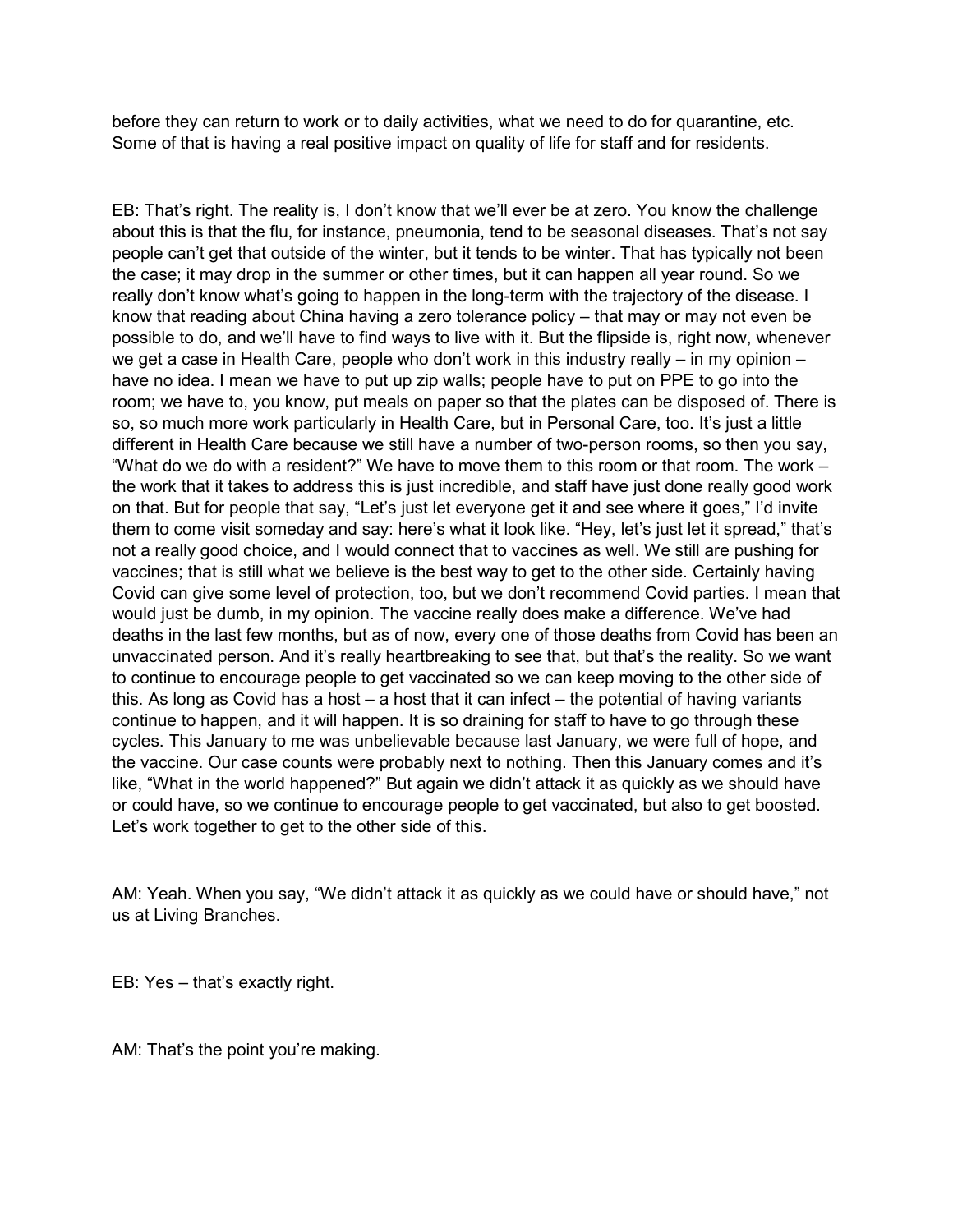## EB: Society!

AM: That's right. When people say, "I'm not getting the vaccine and that's my choice," it is. But your choice definitely impacts other people.

EB: That's right. That's the thing that has kind of been – I'll just say it – amazing to me. It feels like it's empathy; there's an empathy gene that might be missing. Because I got my vaccine for me – sure I got it for me. But I got as much for other people as for me. Some people would call me "old."

## AM: Ha, I would not say that!

EB: Well that's good, Alex, but some people would: my daughter, or people younger than her. But the point is, I feel like I'm still relatively healthy and I'm not terribly concerned about the disease, but I work in a place where we need to be concerned about it. So if I want to have empathy for my fellow human beings, sometimes I need to do things that maybe I don't want to do, but I do them because it's for the good of the whole. I don't want to get too philosophical here, but it feels like we need some learning again in our culture, and we often talk about how individualistic our society is in the Western world and particularly the U.S. I just think some of this…let's work together. Let's be together.

AM: Yeah. It's hard to overstate what an impact this had on staff. It certainly is challenging for residents, but it was just beyond exhausting and I can't imagine how terrible it's been in the hospitals as well.

EB: Yeah, that's right. I mean my wife, Lucy, and I came in a few weeks ago to give out trays. So maybe two hours we had an N95 on, and I said, "How would you like to wear that eight or twelve hours a day?" And I think the following week she volunteered in the testing team room and of course had to wear an N95 and all that stuff. She literally kind of got stuffed up because of that, and frankly ended up doing some rapid tests because she was going to go see her parents. She was negative for Covid, but that breathing caused challenges. Now it was an N95, not a regular surgical mask, but the point is it gave her new appreciation. There's nothing like walking in someone else's show to gain appreciation for what they're going through. I just hope we can continue to learn that muscle better in our society.

AM: Yeah. If we're appreciating people, I think we should also – you maybe want to give a special shout out to our Personal Care and Health Care team members and residents because not only are they dealing with Covid, they are also dealing with norovirus. That's been incredibly difficult.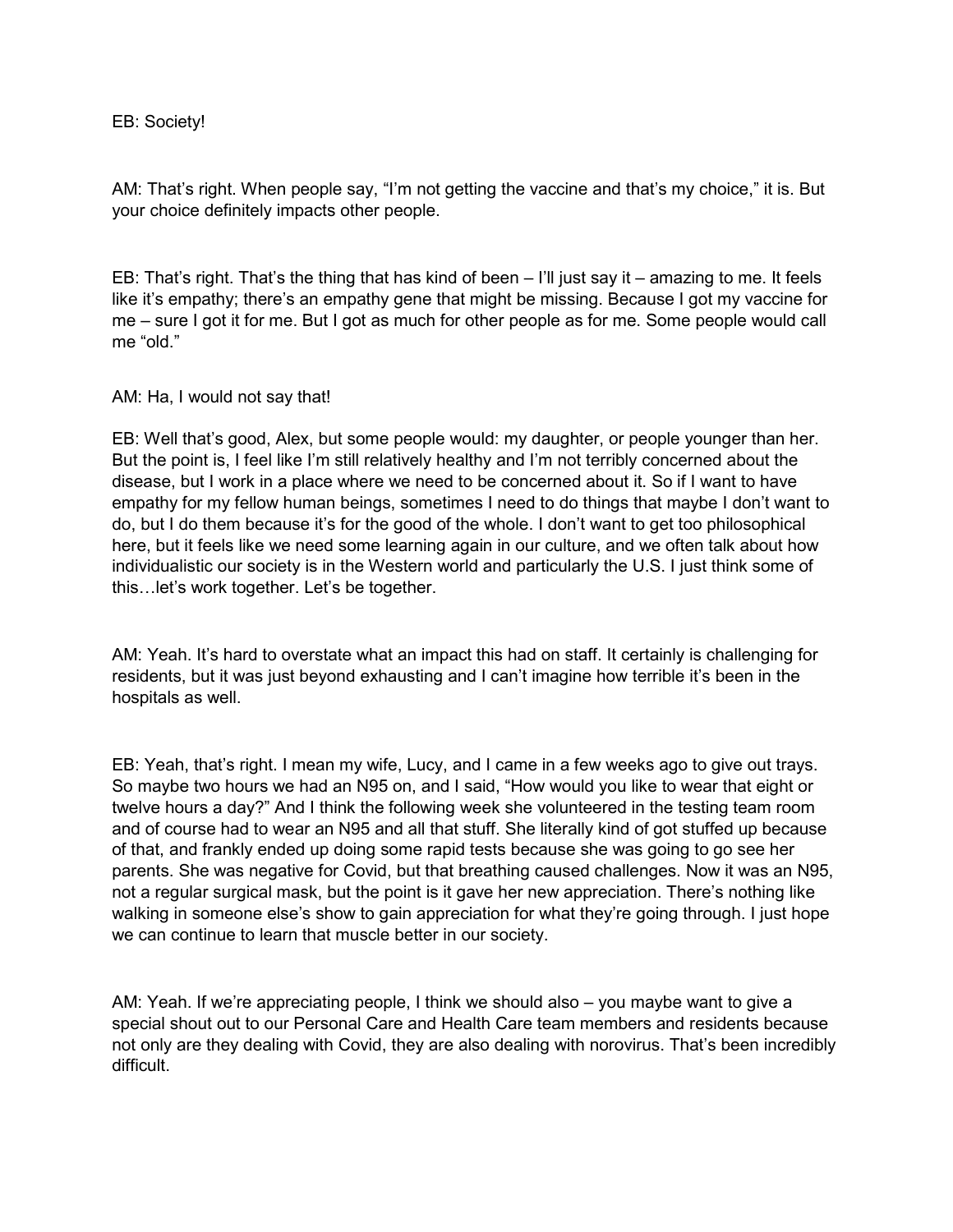EB: Yeah, that's right. It's a gastrointestinal thing that goes through pretty quickly, which is the positive thing, but it wipes you out. It is incredibly transmissible - I mean incredibly. The last two years we really haven't had that. But we have a lot more people coming in and out anymore; residents are going in and out. So we're going to see some of those kinds of diseases again, and it was heartbreaking to see them have to go through that.

AM: Yeah, I agree. Well I've got quite a few questions from residents. Everyone wants to know what's going on. The first question we have comes from residents at Souderton, and they are asking why do we allow staff to request a religious or medical exemption for the Covid vaccine? Obviously we believe the vaccine is effective, so why would we allow people to have an exemption?

EB: Maybe the quick answer is because the vaccine mandate allowed for that, so you could either comply with the mandate by getting your staff vaccinated, or a religious or medical exemption. Now I absolutely, personally as CEO of Living Branches believe that the vaccine is important, and I believe it makes a different. But I also know that not everyone sees things the way I do, and we have people who have worked for us the last two years – some of whom haven't gotten Covid, and who knows why? I really do think some people are more susceptible than others for whatever reason that might be, just like any other disease frankly. But we have people in those situations; I know people who are not vaccinated and never got it, but they have been working equally as hard as anyone else. And so part of it is trying to be respectful of that. Even though I don't agree with it; I'll be the first to say I don't agree with it, and I would say that to them – in some cases I have. But it's an option to allow us to still have some of those good employees. Does that mean we're going to stop encouraging them? Absolutely not. But it is a way that we can still continue in a very tough – very tough – employment environment. We can continue to see that. I can totally understand where that person is coming from. The quick answer is that it's allowed for in the mandate; the follow up is all the other things I've talked about.

AM: Maybe just to point out: we're starting back up with Covid vaccine clinics. We're opening those to residents, staff, family, and even family members of residents. So if there's anybody out there who hasn't been vaccinated yet and wants to, check our website because there's information there.

EB: Yeah, that's right. The new language in the CDC, etc. is "up to date," not "fully vaccinated" but up to date. Which essentially means – fully vaccinated really needs to now say boosted. "Up to date" means having everything you could in your situation. If there's enough time elapsed since you got your vaccine to get a booster and you haven't gotten a booster, you would not be up to date. It's kind of some shifting of the language that's happening.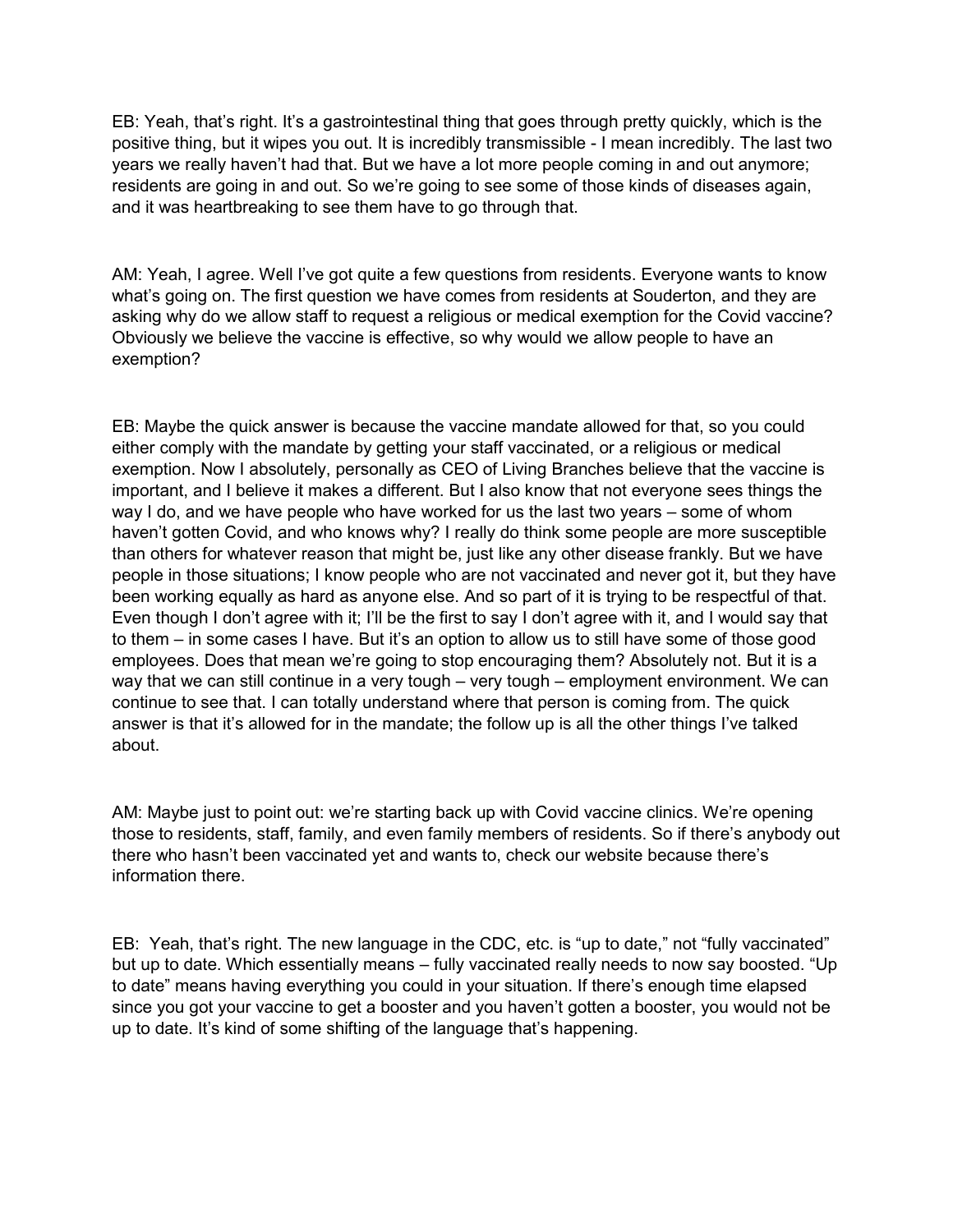AM: I think it's worthwhile to point out that in our experience, we have seen that people who are boosted and got Covid had less of a reaction to it, if you will. They had fewer symptoms – in most cases – they had fewer symptoms than people who are vaccinated or certainly people who are not vaccinated at all.

EB: Yeah, that's right. Absolutely people can always find a story of somebody that died or got really seriously ill that was vaccinated or even vaccinated and boosted – no question. There's always exceptions to the rule, but when you look at it, which you need to, from the bigger picture and that is to say: what do the stats say? Unequivocally they say that people who are vaccinated and boosted are better protected and stay out of the hospital in more significant ways, and do not have the same risk of death as persons who are not vaccinated. Those are just the facts.

AM: Yep, and we saw that.

EB: That's absolutely correct.

AM: This question comes from the Dock Woods campus, and I have residents who are asking – there's been a lot of information in the news lately about face masks: good, bad, what do you wear? The question is: what do we recommend that residents wear for face masks?

EB: Yeah. One of the things that came up with face masks is that the cloth face masks, and I myself had some – you know Eagles, Phillies, all that kind of stuff…I have some at home – they were talking about how cloth face masks do not really provide good filtration. This came up particularly with the Omicron variant. So like this, obviously we typically wear this, unless we're able to separate physically, appropriately for this interview, but we wear these in public spaces at Living Branches. They're surgical masks, and typically they are 3-ply. The thing with these is – what they talk about – is that you need to watch that they are tight enough here because things can come around and in the back. So that's the big thing with the N95 – they're a tighter fitting. That's why people who work in N95 get fit tested, because they test to make sure they stay tight to their face and does not allow filtration around that. When you get fit-tested you are smelling something, or that you normally shouldn't be able to smell because your nose is behind the mask.

AM: Yeah, they put like a hood on you!

EB: Yeah – a hood over you, so if you can smell whatever they put in the hood, that means there's some type of filtration. That's all that fit testing means. But that's the idea to have a tightfitting mask. I would say for the general public, if you get a surgical mask that is decently tight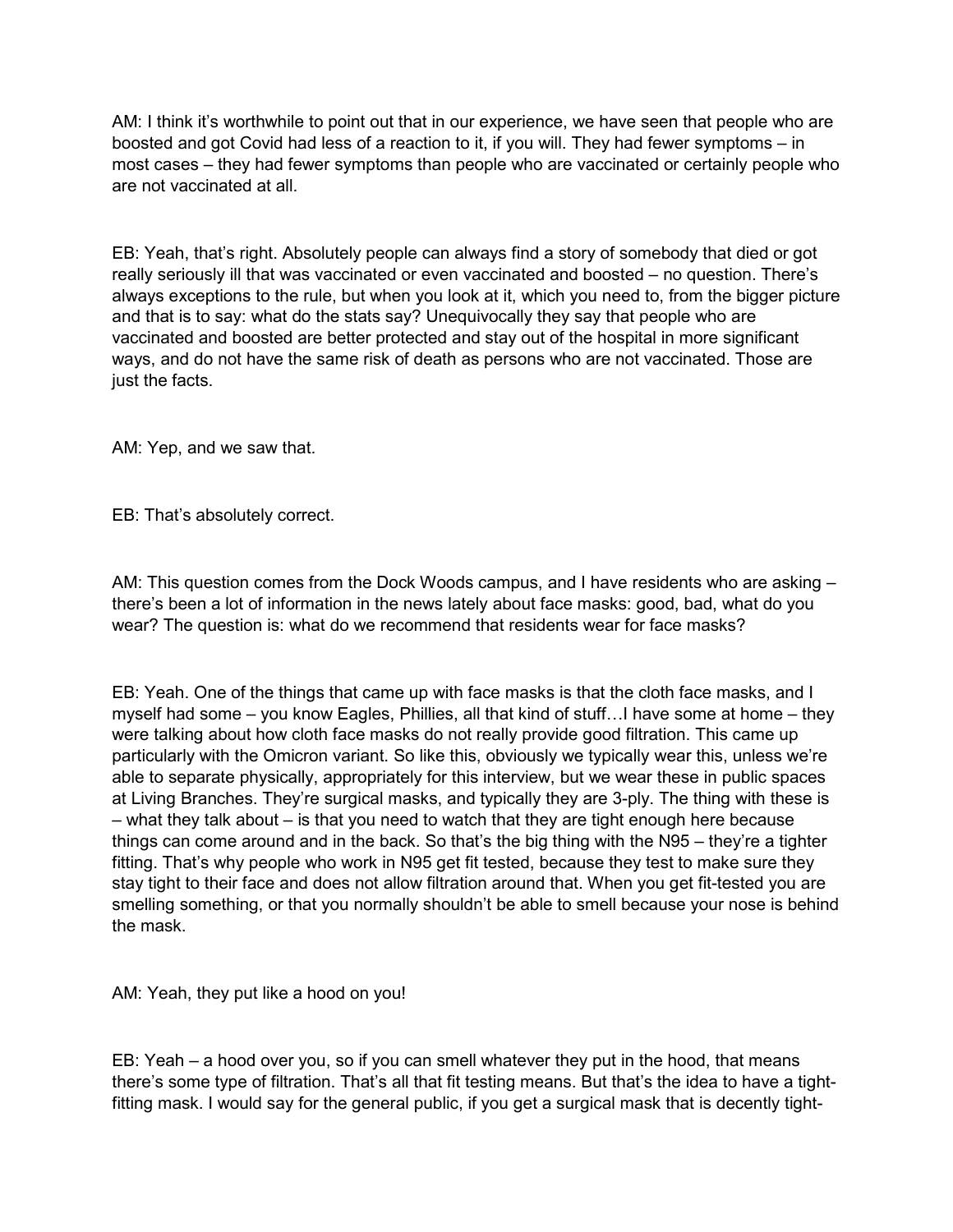fitting, that's good. N95, KN95s can be workable, but again the idea is: as tight to your face as possible so that you don't have filtration. With the cloth mask, it's really filtration through it. I've read that the surgical mask and the N95 – there's probably not a huge difference between what goes through the mask, it's really about the tight-fitting properties of it.

AM: It's about what goes around the mask.

EB: With that said, I'm not going to say any mask is better than no mask because cloth masks are probably not the greatest, but surgical masks or an N95…just having someone wear them is better than nothing. You know I go to Wawa, just like anyone else or wherever, and there's fewer and fewer people wearing masks. Right now you won't see me in a Wawa – unless I forgot to put it on – without my mask on, but a lot of people don't even wear them. A surgical mask is better than no mask, but if you want to upgrade it, you could to an N95. The tight-fitting nature of it is most important.

AM: Yeah, and I did read, too, that if you want to double-mask, that is an effective strategy if you're putting a surgical mask on first and then a tight-fitting cloth mask. But they are recommending that you don't do double surgical masks for whatever reason; again I think it's that question of fit.

EB: I think you were saying about surgical masks first and then cloth, all that does is push the surgical mask closer to your face to avoid the gaps. Certainly at the end of the day, though, if someone who typically is not wearing a mask: what should I wear? A surgical mask! Wear something!

AM: Any!

EB: But again rather than a cloth mask, surgical masks are readily available.

AM: Yeah. Question from both campuses: when can we have guests back in the Hearthside Bistro and Apple Orchard Café? People are looking for us to open those again.

EB: Yeah, and we're basically looking at the numbers. We had a high point of 30% positive in Montgomery County, and in my wildest dreams I would've never thought we'd be there. We were less than 1% last August, and that just means the number of positive tests in any given week. And so we're dropping – it's dropping now – but what's going on in the wider community is the biggest indicator of when we will allow guests again. It's because those guests live in the wider community and then the more you restrict your interaction with people in the wider community or our residents in the wider community, too – the more you restrict, the safer you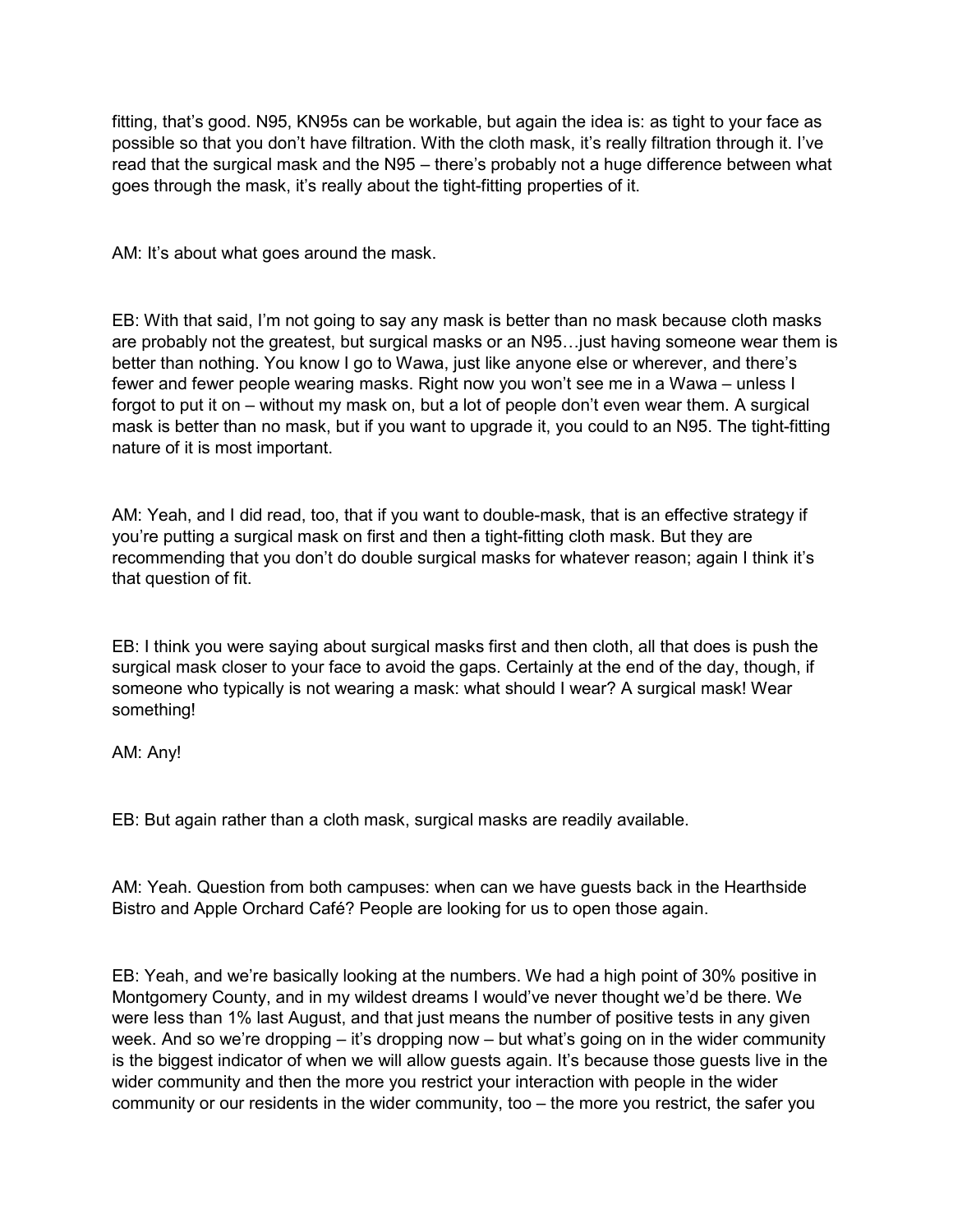are. So that really just comes down to that, and we regularly evaluate where those positivity rates are, where the rate per hundred thousand is – infection rate per hundred thousand – so that's what we will look at to determine when guests are allowed. Eating is one of the most unsafe things you can do because I don't have my mask on, and that's when a lot of transmission can happen.

AM: And one final question! This is from, I think, a Dock Woods family member and she was saying to me…she read in the news that we are unable to get monoclonal antibodies – that they're not making them anymore. Could you talk a little about that?

EB: Yeah, and there's always…and it's not like they were saying untrue things on the news, there's always you know – the newscast of the rest of the story. I can't pull his name right now. I'm thinking Ralph Nader…

## AM: Paul Harvey!

EB: Yes, Paul Harvey. Ralph Nader was even further back, but that was about the Corveyers, you know on save at any speed for those of you who remember that. But yeah, what was happening was the monoclonal antibody that was being used for pre-Omicron was not as effective with Omicron. They were changing the monoclonal antibodies as to what they would recommend for Omicron, and there just wasn't as much of it out there. At least that's what I understand it to be. What was happening was there wasn't as much; the previous was not as effective. As far as I'm aware, we have a contact – great pharmacy we work with – and when we have situations where we have residents who have had Covid or have Covid, we contact them, and I think in all cases if they chose to get it, they were able to get it.

AM: That's my understanding.

EB: The other thing to keep in mind: there's also a different grading system, if you will, like okay: "Is this person category one, or two, or three?" meaning the prioritization, so depending on what their situation was, they may not have been as high on the priority and so therefore they may not have been as eligible for it. So there's kind of the protocols that are used, but as far as I know, anyone who we offered it to and accepted it was able to get it to date.

AM: Yeah, and it seems to have been fairly helpful again. We really had a good number of people who were feeling much better by the time their 10 days of quarantine was up.

EB: That's right. We feel it's effective, again we've used it for persons who were not vaccinated, and I know at least in one situation it did not help her, but that was a few months ago actually I